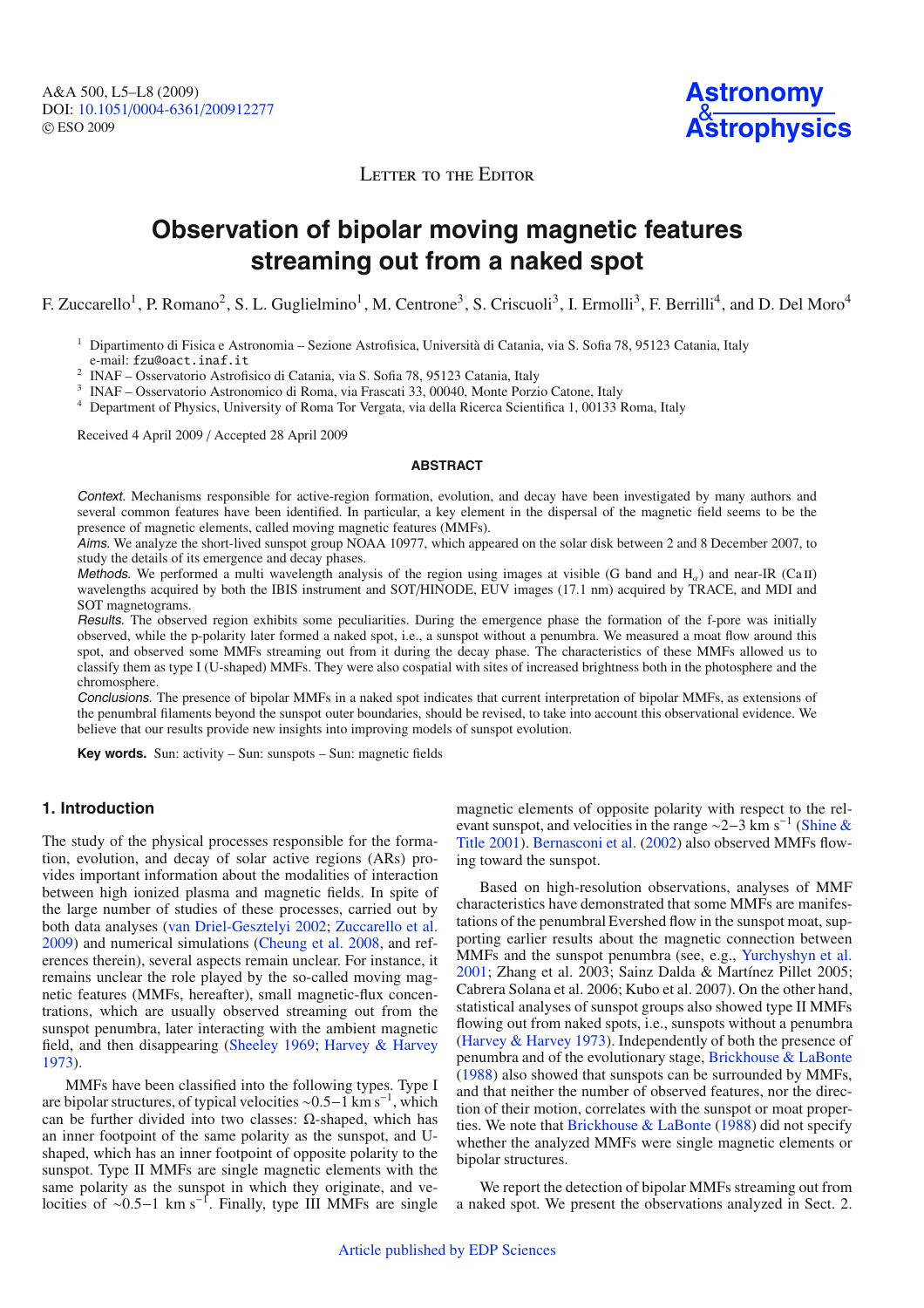The results obtained are presented and discussed in Sect. 3. Section 4 summarizes our conclusions.

## **2. Observations and data reduction**

Observations analyzed in this study were collected during a coordinated campaign of HINODE/SOT and DST/IBIS between 2 and 8 December 2007. Auxiliary observations taken over the same period with SOHO/MDI and TRACE were also analyzed.

*HINODE –* The active region NOAA 10977 was observed by the Solar Optical Telescope (SOT; [Tsuneta et al. 2008\)](#page-3-9) onboard the *Hinode* satellite [\(Kosugi et al. 2007](#page-3-10)), during the *Hinode* Operation Plan 35, which occurred between 5 and 7 December 2007. We discuss here results obtained by the analysis of observations taken on 5 December 2007. The SOT Broad-band Filter Imager (BFI) acquired filtergrams in the core of the Ca II H line  $(396.85 \pm 0.3 \text{ nm})$  and in the G band  $(430.5 \pm 0.8 \text{ nm})$ , with a FoV of ~110"  $\times$  110", and a spatial sampling of 0.1"/pixel. The Narrow-band Filter Imager (NFI) obtained Stokes *I* and *V* filtergrams in the blue wing of the Na<sub>I</sub> D<sub>1</sub> line (589.6 nm), with a spatial sampling of  $0.16''/\text{pixel}$  and covering the same FoV of BFI filtergrams. The cadence of both the NFI images and the cotemporal G-band and Ca ii H filtergrams was two minutes between both 10:43 and 11:17 UT, and 14:06 and 15:48 UT. SOT images were corrected for dark current, flat field, and cosmic rays with the standard IDL SolarSoft routines and coaligned following [Shimizu et al.](#page-3-11) [\(2007](#page-3-11)). Magnetograms were derived from the Na i D1 Stokes *I* and *V* images acquired in the blue wing of the line, by making use of the weak-field approximation [\(Stix](#page-3-12) [2002](#page-3-12)) described by [Guglielmino et al.](#page-3-13) [\(2008](#page-3-13)). By calculating the noise level in quiet Sun regions, we also estimated the error per pixel in the flux measurement to be  $\sim$ 3 Mx cm<sup>-2</sup>. Finally, we have applied the LCT method [\(Yi & Molowny-Horas 1995\)](#page-3-14) with a *FWHM* window of  $0.3'' \times 0.3''$  and a time interval of two minutes, to G-band images acquired between 14:06 and 15:48 UT to determine the horizontal velocity fields in the region analyzed.

*IBIS –* We analyzed data acquired between 3 and 5 December 2007 with the Interferometric Bidimensional Spectrometer (IBIS [Cavallini et al. 2006](#page-3-15)), installed at the Dunn Solar Telescope of the US National Solar Observatory. The dataset consists of 320 sequences along the profiles of the Fe I line  $(\lambda = 709.00 \text{ nm}, 29 \text{ spectral points})$  and the Ca II line  $(\lambda =$ 854.21 nm, 39 spectral points), acquired between 16:40 and 18:17 on 3 December 2007, 15:36 and 17:19 on 4 December 2007 and between 15:11 and 17:10 on 5 December 2007. The pixel scale was  $0.17$ ", and the exposure time  $20 \text{ ms}$ . The time interval between two successive spectral series was ∼20 s. Data reduction, which includes standard CCD response calibration and correction for systematic blueshift of the instrument profile, was performed as described by [Giordano et al.](#page-3-16) [\(2008](#page-3-16)).

*MDI –* MDI [\(Scherrer et al. 1995](#page-3-17)) magnetograms, characterized by a spatial resolution of  $\sim$ 1.96" and a time cadence of 96 min, were taken between 2 and 9 December 2007. We selected a box centered on the analyzed region and corrected all the magnetograms for the angle between the magnetic-field direction and the observer line-of-sight, and for the underestimation of the flux density following the results of [Berger & Lites](#page-3-18) [\(2003\)](#page-3-18). We aligned all the sub-fields of the magnetograms by applying a standard differential rotation rate [\(Howard et al. 1990\)](#page-3-19) with a sampling of 1 arcsec. We calculated the positive and negative magnetic fluxes inside the box  $\Phi_{+(-)} = \int B_z dS$ , where  $B_z$  is the intensity of the magnetic field along the line-of-sight, and *S* is the area of the box. Figure [1](#page-1-0) shows the temporal evolution in

<span id="page-1-0"></span>

**[Fig. 1.](http://dexter.edpsciences.org/applet.php?DOI=10.1051/0004-6361/200912277&pdf_id=1)** Magnetic flux in NOAA 10977 during the active-region lifetime. Triangles (crosses) indicate the positive (negative) magnetic flux. Bars indicate the errors in the measure of the magnetic flux. Vertical continuous lines report the time intervals covered by IBIS observations, while dotted lines indicate the time intervals covered by SOT/NFI in the 586.9 nm line.

<span id="page-1-1"></span>

**[Fig. 2.](http://dexter.edpsciences.org/applet.php?DOI=10.1051/0004-6361/200912277&pdf_id=2)** Images obtained with the filtergrams acquired with IBIS in the Fe I line (*top*) and in the Ca II line (*bottom*). The images of 3 December (on the left) show both following and preceding polarities, while the images of 5 December (on the right) show only the preceding naked spot. The field of view is  $\sim$ 40 × 40 Mm<sup>2</sup>. In this and the following images, North is at the top, West at the right.

the positive (triangles) and negative (crosses) magnetic flux of NOAA 10977.

*TRACE –* TRACE [\(Handy et al. 1999\)](#page-3-20) 17.1 nm images of the region were taken on 5 December in full-resolution mode, 768  $\times$  768 pixels, with a pixel size of 0.5" and a FoV of 6.4'  $\times$ 6.4 ; the time cadence was ∼30 s. Data were corrected for instrumental effects, such as pedestal and dark current, and for readout noise using standard IDL SolarSoft routines.

#### **3. Results**

The active region NOAA 10977 appeared on the solar disk on 2 December 2007 and disappeared on 8 December. It exhibited a simple bipolar configuration and no flare activity. The magnetic flux (Fig. [1\)](#page-1-0) increased rapidly during the first two days (emergence phase) and successively decreased with a smoother trend (decay phase).

*Emergence phase –* The f-pore was the first to appear. On 3 December, it exhibited a north-south elongated shape in the Fe I line image acquired by IBIS (Fig. [2,](#page-1-1) top-left). The p-spot appears initially at the south-west of the f-pore in the form of a couple of very small pores. In this phase, an Arch Filament System (AFS, hereafter) is observed between the f-pore and the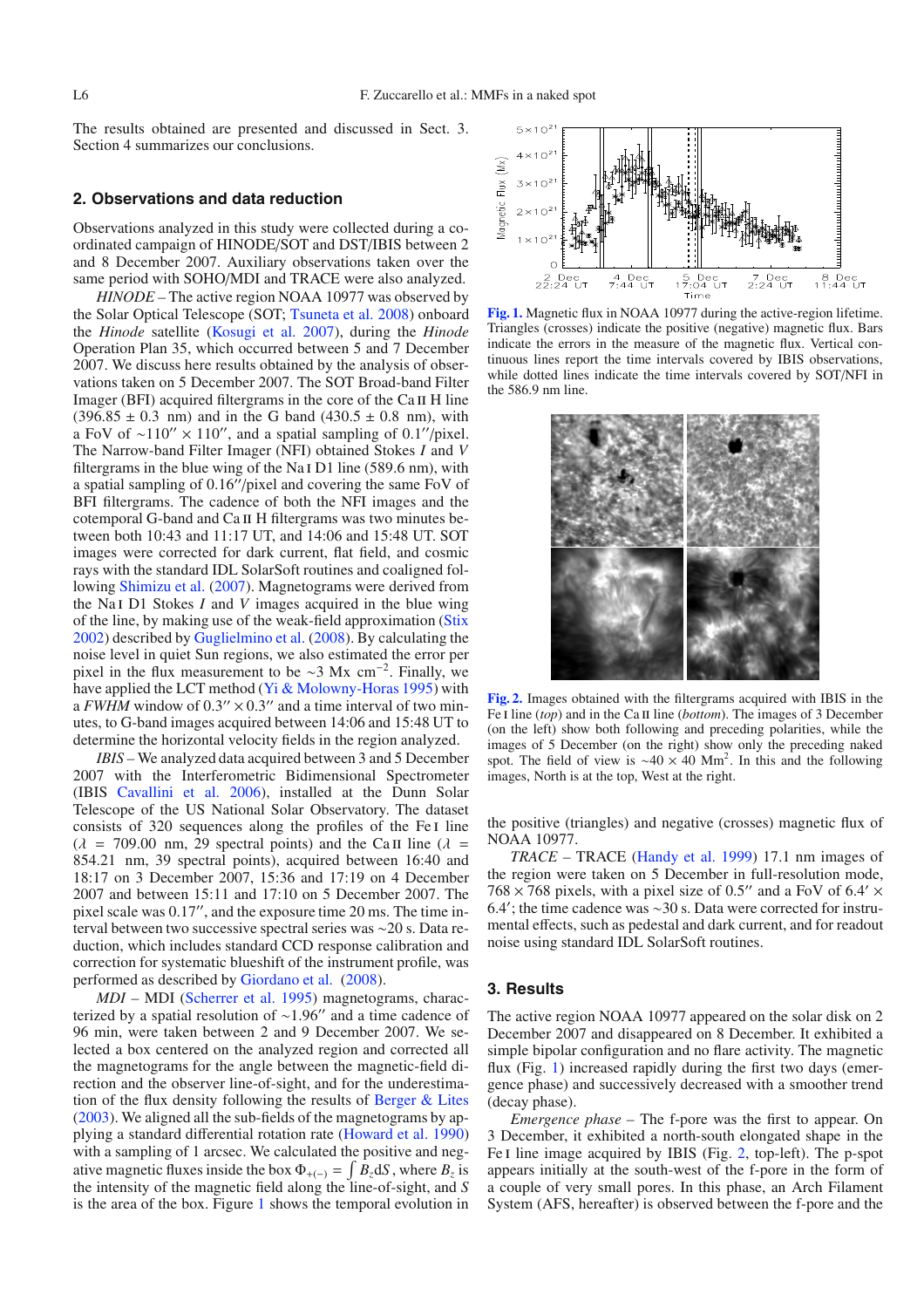

<span id="page-2-0"></span>

**[Fig. 3.](http://dexter.edpsciences.org/applet.php?DOI=10.1051/0004-6361/200912277&pdf_id=3)** Configuration of the active region at several atmospheric layers on 5 December 2007. From left to right: **a)** *Hinode* image in the G band (15:30 UT); **b**) *Hinode* Na I D1 magnetogram (15:30 UT); **c**) *Hinode* image in the Ca II H line (15:30 UT); **d**) *Hinode* image in the H<sub>a</sub> line (16:30 UT). The field of view of these images is ~60 × 60 Mm<sup>2</sup>. e) TRACE 17.1 nm image (19:13 UT). The FoV is 384" × 384" and the spatial sampling is  $0.5''$ /pixel.

<span id="page-2-1"></span>

**[Fig. 4.](http://dexter.edpsciences.org/applet.php?DOI=10.1051/0004-6361/200912277&pdf_id=4)** Horizontal velocity fields (60 min average), derived by the LCT technique, overplotted on the *Hinode* G-band image acquired on 5 December 2007 at 15:40 UT. The arrows indicate the direction and the intensity of the horizontal velocity in the surroundings of the preceding naked spot. The arrow in the left-top corner represents a velocity of 1 km s−<sup>1</sup> . The black (white) isocontours indicate the negative (positive) contours of the magnetic field  $[25 (-25)$  Mx cm<sup>-2</sup>]. The presence of ordered diverging motions from the naked spot is evident.

preceding small pores. This AFS is oriented north-south and not in the usual east-west direction (see Fig. [2](#page-1-1) bottom-left). In subsequent days, the f-pore and the p-spot were however east-west aligned, indicating that at the end of the emerging process the flux tubes are directed, as usually, in a direction almost parallel to the solar equator. This behavior was confirmed by TRACE images (see Fig. [3e](#page-2-0)) and MDI maps.

*Decay phase –* During 4–8 December 2007, the AR was in its decay phase (Fig. [1\)](#page-1-0). In Fig. [3,](#page-2-0) we can see the configuration of the active region (AR) at several atmospheric levels on 5 December 2007. In particular, the SOT G-band image (Fig. [3a](#page-2-0)) indicates that the following (positive) polarity is a pore, while the preceding (negative) polarity is constituted by a small naked spot (diameter ∼4000 km). This region was without penumbra throughout its lifetime. The SOT Na i D1 magnetogram (Fig. [3b](#page-2-0)) shows the magnetic configuration of the AR: we can see that the negative magnetic-field concentration, corresponding to the naked spot, shows several relatively small filamentary extrusions that however do not correspond to any penumbral structure in the G-band image. The Ca II H image (Fig. [3c](#page-2-0)) shows a bright pattern distributed on both the positive and negative diffuse fields, in addition to a bright ring encircling the naked spot. The bright

(facular) pattern is also visible in the  $H_{\alpha}$  image (Fig. [3d](#page-2-0)). The TRACE 17.1 nm image (Fig. [3e](#page-2-0)) shows bright coronal loops connecting the f-pore and the naked spot.

Figure [4](#page-2-1) shows the map of the horizontal velocity fields, derived by applying the LCT technique to *Hinode* G-band images, in the surrounding of the preceding naked spot. The presence of ordered large-scale outflows from a region approximately encircling the naked spot suggests that moat flows are present even in the absence of a penumbra, in disagreement with results presented in the literature (e.g., [Vargas Domínguez et al. 2008](#page-3-21)).

The analysis of SOT magnetograms also indicates the presence of four bipolar MMFs around the preceding naked spot (see Fig. [5a](#page-3-22)). More precisely, a first MMF (named *A*) was observed at 15:00 UT, whcih appeared to be expelled from the eastsouthern part of the naked spot and then move away following an arched C-shaped path. After ∼20 min, two more MMFs (*B* and *C*) were seen to stream out from the west-northern part of the naked spot, and after ∼20 min a fourth MMF (*D*) was observed on the west side of the naked spot. The MMFs appear unevenly around the spot, in agreement with both previous observations (e.g., [Ryutova & Hagenaar 2007;](#page-3-23) [Ryutova et al. 2007](#page-3-24)) and model results from numerical simulations showing that magnetic solitons may appear anywhere [\(Ryutova et al. 1997\)](#page-3-25). We note that the successive development of these and possibly other MMFs could not be investigated because of the end of the observing run.

All of these MMFs exhibit a polarity opposite to the main magnetic-flux bundle initially closer to the naked spot and are therefore classified as U-shaped type I MMF. Analysis of SOT G-band images show bright knots spatially coincident with MMFs  $A$  and  $B$  (see Fig. [5b](#page-3-22)), while in the Ca II H line images, all the MMFs are cospatial with brightness enhancements (see Fig. [5c](#page-3-22)).

Inspection of Fig. [4](#page-2-1) reveals that the MMFs are located in sites of surface divergence flows, which carry them through the boundaries of the moat. We note the arched C-shaped flow related to the site of the MMF A, which followed an analogous path in the magnetogram sequence.

Velocities of the MMFs were also estimated by linearly fitting time and distance (measured from the border of the naked spot) data. We found typical velocity values of 0.7  $\text{km s}^{-1}$ , in agreement with values found by the LCT  $(0.6-1.0 \text{ km s}^{-1})$  technique. We found that only MMF B decelerates during the observation as it moves further. This finding, with the observed chromospheric brightening, would support the soliton model by [Ryutova & Hagenaar](#page-3-23) [\(2007\)](#page-3-23). Following this model, we obtained a dissipation time of ∼17 min by fitting the contrast in Ca II H line for MMF A during its decay.